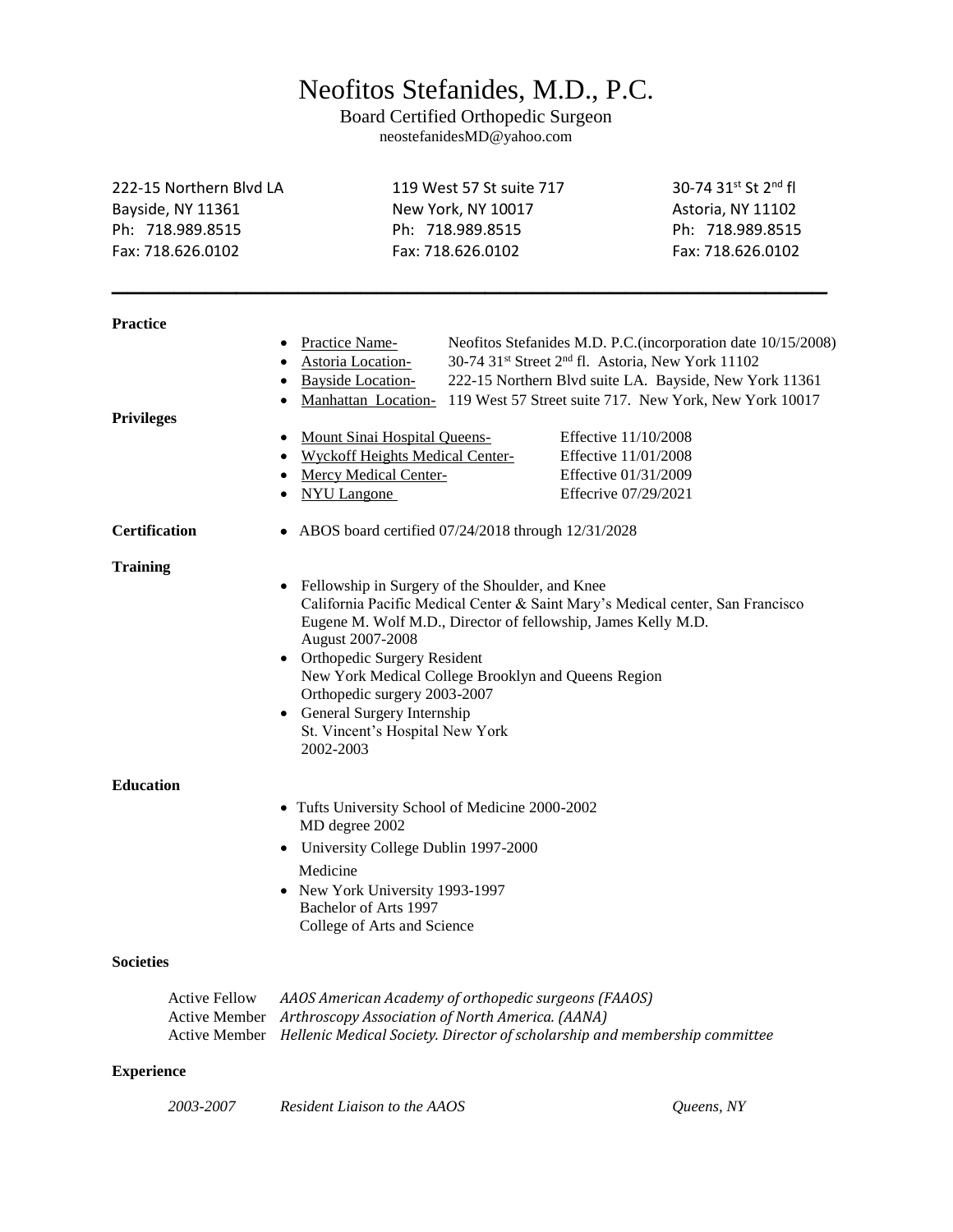## **New York Medical College Brooklyn and Queens Division**

| 2002-2007                         | Medical coverage of high school football team<br><b>Bryant High School</b>                                                                                                                                                                                                                                                                                                                       | New York, NY      |
|-----------------------------------|--------------------------------------------------------------------------------------------------------------------------------------------------------------------------------------------------------------------------------------------------------------------------------------------------------------------------------------------------------------------------------------------------|-------------------|
| June 2006                         | <b>AO Basic Fracture Course</b>                                                                                                                                                                                                                                                                                                                                                                  | Marco Island, Fla |
| 2001                              | Fellowship<br><b>Ranawat Orthopaedic Research Foundation</b><br>Studying polyethylene wear in 100 total hip replacement<br>patients with the use of digital radiographs.                                                                                                                                                                                                                         | New York, NY      |
| 1999-2001                         | Tutor<br><b>University College Dublin</b><br>Taught basic sciences for classes and board exams                                                                                                                                                                                                                                                                                                   | Dublin, Ireland   |
| 1998-1999                         | Summer Fellowship<br><b>Elmhurst Hospital</b><br>Attended morning conferences and CCU rounds<br>Observed angiograms<br>Translations                                                                                                                                                                                                                                                              | Queens, NY        |
| 1996                              | Summer Fellowship<br>New York, NY<br>Coruzzi laboratory<br>Published work with honorary mention<br>Mapped 2 of 4 genes of the GS gene family, the product of which is the first enzyme<br>$\bullet$<br>responsible for nitrogen assimilation in plants.<br>Put into practice a number of molecular techniques including: Southerns, Northerns,<br>$\bullet$<br>PCR, DNA extraction, and probing. |                   |
| 1995-1996                         | Junior Class Representative<br><b>Student Council (NYU)</b><br>Attended weekly meetings to discuss topics pertinent to the CAS student<br>Gathered information from the students to improve classes and social events<br>$\bullet$                                                                                                                                                               | New York, NY      |
| 1995-1996                         | Fellowship<br><b>Einstein Hospital Melrose on Track</b><br>Experienced various areas of this methadone clinic: counseling, admitting, primary care                                                                                                                                                                                                                                               | Bronx, NY         |
| Awards/publications/presentations |                                                                                                                                                                                                                                                                                                                                                                                                  |                   |
|                                   | Castle Connolly Top doctor award 2022,2021                                                                                                                                                                                                                                                                                                                                                       |                   |
|                                   |                                                                                                                                                                                                                                                                                                                                                                                                  |                   |

Schneps media Boro Magazine #1 Orthopedic Surgeon in Queens 2021, 2020, 2019, 2018

Vitals Patients' Choice Award (2018, 2017, 2016, 2015, 2014, 2013, 2012, 2011, 2010, 2009) Vitals Compassionate Doctor Recognition (2018, 2017, 2016, 2015, 2014, 2013, 2012, 2011, 2010, 2009) Vitals On-Time Doctor Award (2018, 2014, 2009) Vitals Patients' Choice 5th Anniversary Award (2020, 2018, 2017, 2016, 2015, 2014, 2013) Vitals Compassionate Doctor Award - 5 Year Honoree (2020, 2018, 2017, 2016, 2015,